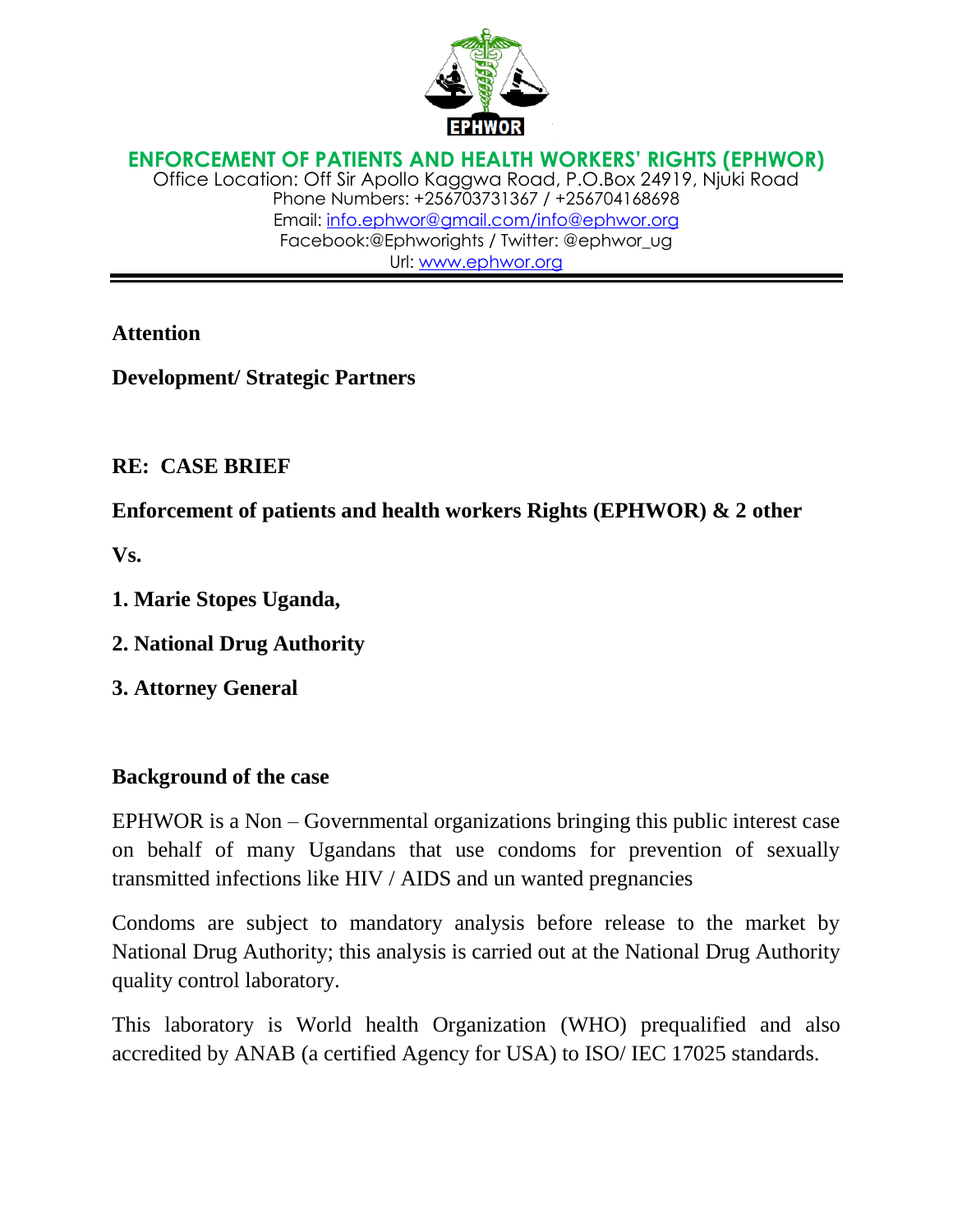The importer of condoms is given a conditional release to quarantine the products until analysis results are provided by the laboratory.

NDA during routine surveillance on the market found out that two un authorized batches of life guard condoms batch; 19050105 and 19040205 had been released to the market without the approval of National Drug Authority.

It was estimated by Ministry of Health by the end of 2019 only 70.8% of the defective condoms had been recovered by NDA and 29.2% of the defective condoms were still in public use.

EPHWOR as a patient rights centered organization has been approached by various victims of the defective life guard condoms that were rolled on market by Marie Stopes before final approval by National Drug Authority. Some of the victims contracted HIV /AIDS, gonorrhea and others un wanted pregnancies.

EPHWOR is concerned that there is a likelihood that there are many other Ugandans who could have contracted other Sexually transmitted Diseases but have not come up due to lack of information , sensitivity and molarity context of the matter.

EPHWOR believes there are still other defective condoms still in public use and the respondents have not done much to address this problem and this may affect the strides and success the country has been making in HIV/AIDS prevention and control .

# **SUMMARY OF THE FACTS**

On the  $29<sup>th</sup> / 07/2019$  the 1<sup>st</sup> respondent Marie Stopes Uganda imported two batches of life guard condoms batches nos 19040205 and 19050105 from MHL health care ltd India.

Condoms are subject to mandatory analysis before release to the market by National Drug Authority and this analysis is carried out by the NDA quality control laboratory and during the course of analysis the importer is given conditional release to quarantine the product until analysis results are provided by the laboratory.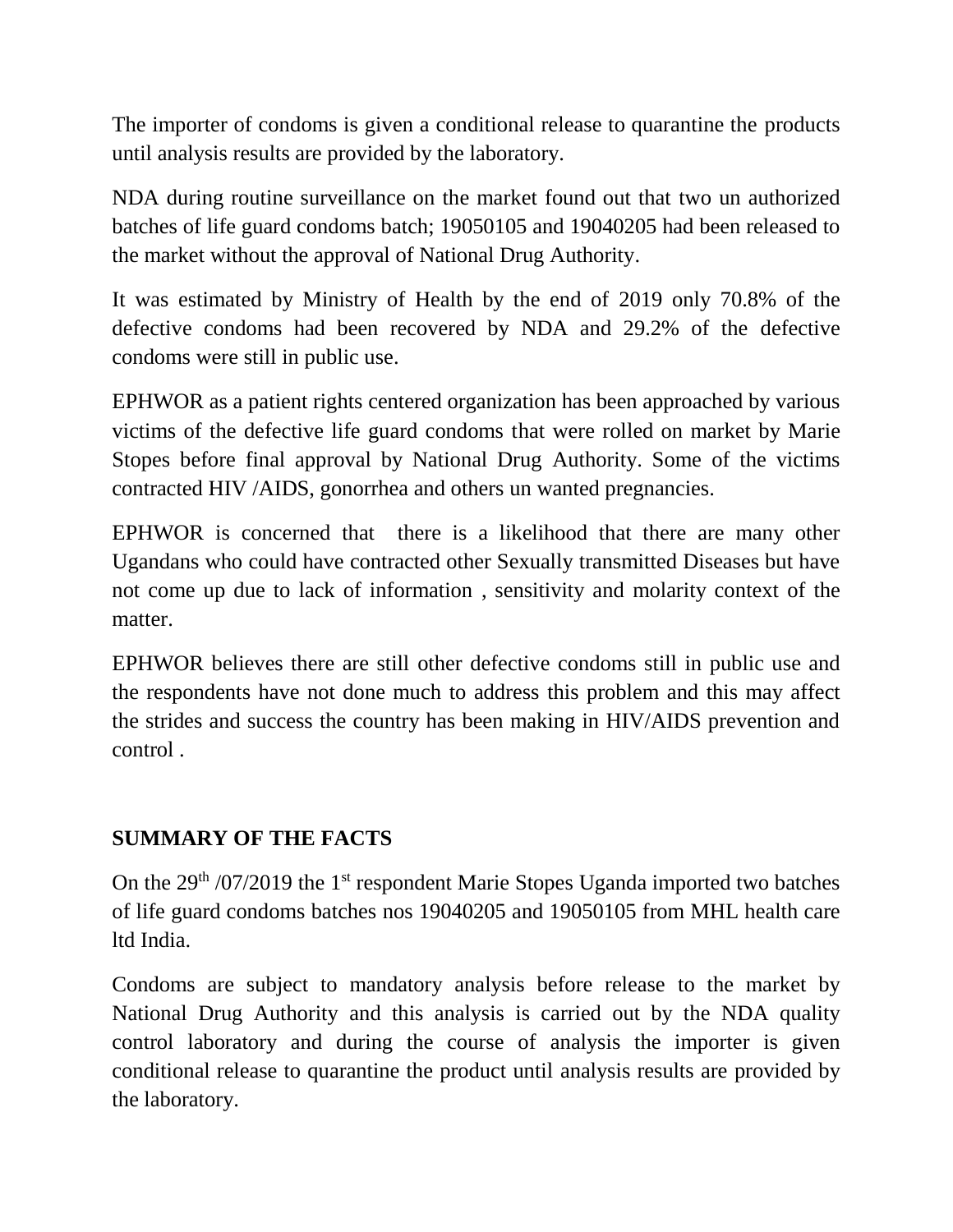However before NDA finished testing the said condoms, on the  $17<sup>th</sup>$  /09/2019, mariestopes Uganda rolled the condoms for public use

One month into public use, on the  $30<sup>th</sup>$  of October NDA found that the condoms were defective and ordered Marie Stopes to recall the Condoms from the public use

The reason for recall was that the condoms failed the test of failure of freedom from holes and burst properties this means these condoms subjected to tensile and strenuous forces like Sex could easily burst and had holes that can allow exchange of fluids.

For the one month, these condoms were in public use, three Ugandans who have deponed affidavits with us were victims of the said condoms

- 1. Kintu joseph resident of Nakaseke contracted HIV/ AIDS after using the defective condoms.
- 2. Balinya Sulaiman resident of Ibanda contracted gonorrhea after using the defected condoms.
- 3. Birungi Joyce resident of Mukono became pregnant yet she had used the condoms to prevent un wanted pregnancy.

It is against this backdrop that EPHWOR and one Ugandan have gone to court with a public interest case to seek redress on behalf of Ugandans who could have used the defective life guard condoms that were rolled on market illegally.

EPHWOR and the other two applicants pray to Court for the Following Orders and Declations.

# **DECLARATIONS THAT**;

1. The Respondents acted illegally and negligently in the rolling of defective Life Guard Condoms Batch Nos. 19040205 and 19050105 to the public in violation of the right to life, health, and human dignity guaranteed under Objectives V, XIV, XX, Articles 22, 8A and 24 of the Constitution of the Republic of Uganda, 1995.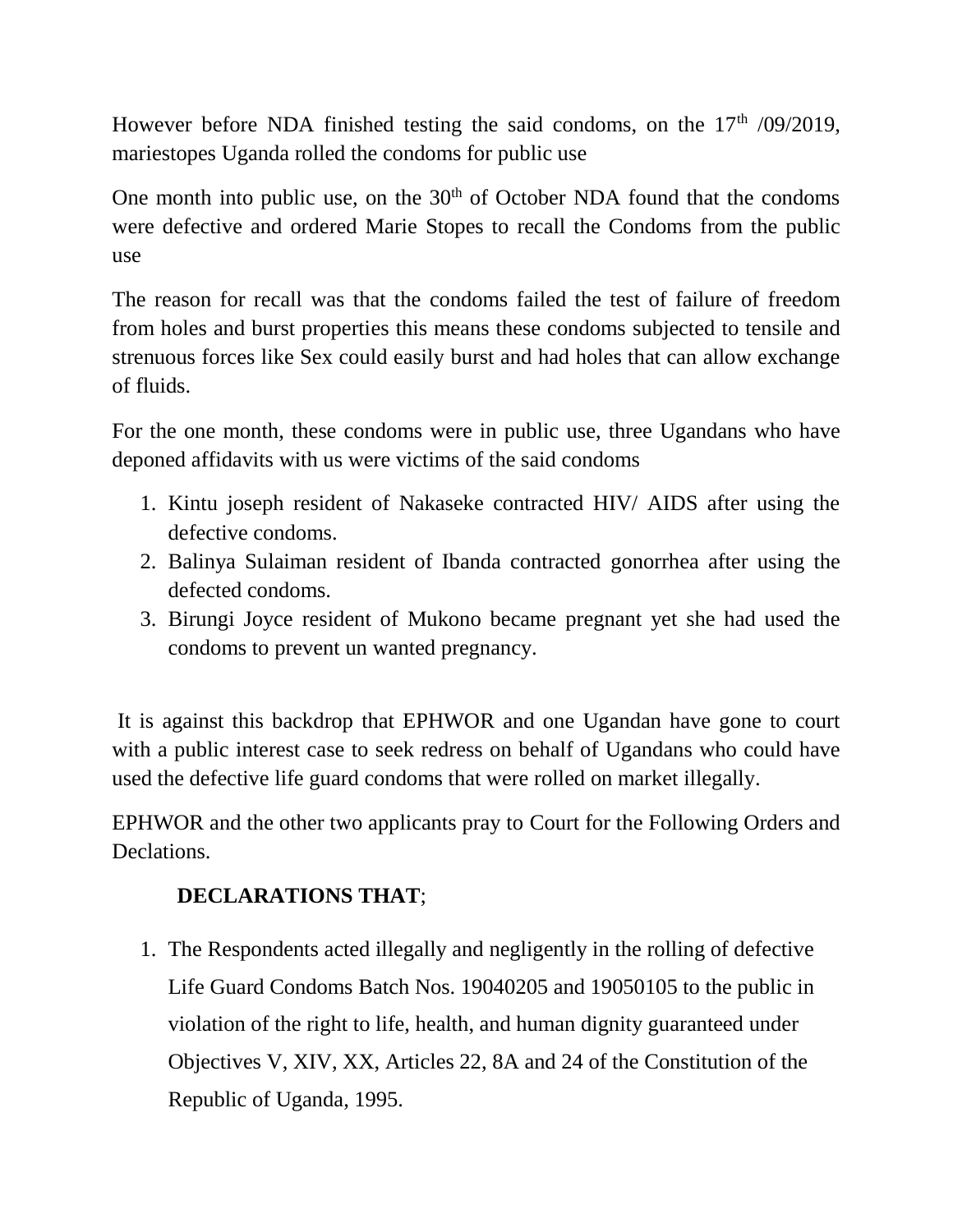- 2. A declaration that the  $2<sup>nd</sup>$  Respondent abdicated its supervisory role over regulation of the 1<sup>st</sup> Respondent's activities leading to the rolling of defective Life Guard condoms to the general public in violation of the aforementioned provisions of the Constitution and Section 2(1),35 and 36 of the National Drug Policy and Authority Act, 1993.
- 3. A declaration that the  $3<sup>rd</sup>$  Respondent failed in its Constitutional and Statutory duty to take effective measures to prevent and control HIV transmission in violation of the right to life, health, and human dignity guaranteed under Objectives V, XIV, XX, Articles 22, 8A, Article 24, Article 45 of the Constitution of the Republic of Uganda, 1995 and Section 24(1) (d) of the HIV and AIDS Prevention and Control Act, 2014.
- 4. A declaration that the 3rd Respondent failed in its Statutory Obligation to Prevent third Parties from Interfering with the enjoyment of rights by Ugandans

#### **ORDERS THAT;**

- 5. The Respondents be compelled to conduct an audit of Life Guard condoms Batch Nos. 19040205 and 19050105 that were illegally rolled to the public and those that were recalled in order to ascertain the extent of damage caused to users of the defective condoms.
- 6. The  $2<sup>nd</sup>$  Respondent be directed to revoke the  $1<sup>st</sup>$  Respondent's license in relation to importation and distribution of condoms due to Contravention of the Mandatory post-shipment testing procedure.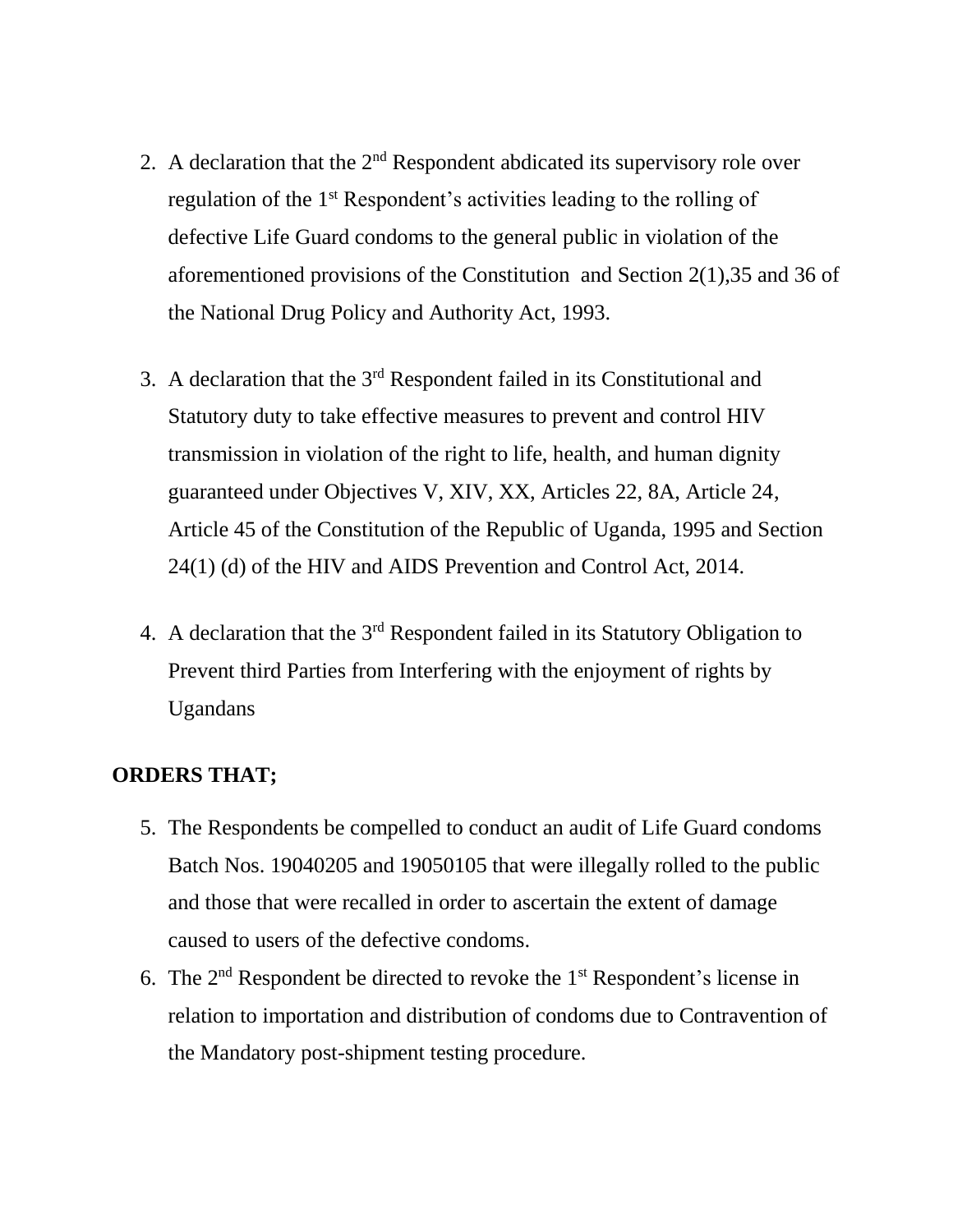- 7. The  $2<sup>nd</sup>$  and  $3<sup>rd</sup>$  Respondents be directed to revise their regulatory and supervisory mechanisms on the control and prevention of HIV transmission in Uganda.
- 8. The Respondents be compelled to immediately conduct mass sensitization through the media and other communication channels about the effect of Life Guard condoms Batch Nos. 19040205 and 19050105 that were found to be defective.
- 9. The Respondents be directed to conduct mass testing of all users of the defective Life Guard condoms Batch Nos. 19040205 and 19050105 and to provide treatment to all persons found to be infected as a result of using the said defective Condoms.
- 10.The Respondents be directed to further recall the Defective Condoms that May still be sold in Pharmacies, Drug Shops and Supermarkets all over the Country.
- 11.Any other relief deemed fit by this Honorable Court.

#### **Case Status**

The Case was filed on the  $6<sup>th</sup>$  day of August at the High Court of Uganda (Civil Division) at Kampala. We await a hearing date from court.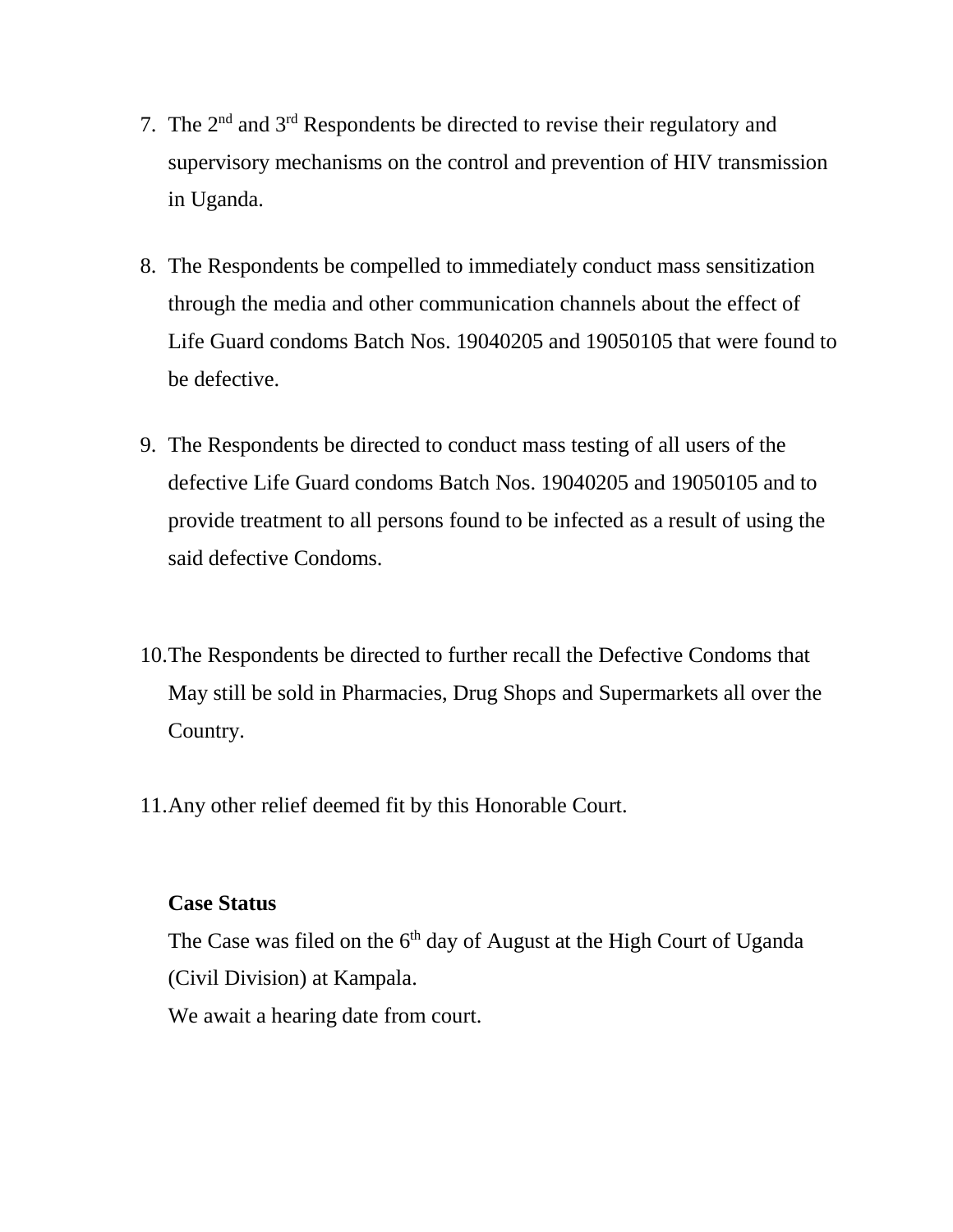## **Media coverage**

This case has already attracted the attention of various media houses who have responded by publishing articles and videos highlighting the same case. Visit the links below to see what various media houses have written, published and broadcasted.

- 1. [https://observer.ug/news/headlines/66002-man-who-contracted-hiv-after](https://observer.ug/news/headlines/66002-man-who-contracted-hiv-after-using-life-guard-condoms-sues-gov-t#:~:text=A%20man%20who%20allegedly%20contracted,that%20adversely%20affected%20public%20health)[using-life-guard-condoms-sues-gov](https://observer.ug/news/headlines/66002-man-who-contracted-hiv-after-using-life-guard-condoms-sues-gov-t#:~:text=A%20man%20who%20allegedly%20contracted,that%20adversely%20affected%20public%20health)[t#:~:text=A%20man%20who%20allegedly%20contracted,that%20advers](https://observer.ug/news/headlines/66002-man-who-contracted-hiv-after-using-life-guard-condoms-sues-gov-t#:~:text=A%20man%20who%20allegedly%20contracted,that%20adversely%20affected%20public%20health) [ely%20affected%20public%20health.](https://observer.ug/news/headlines/66002-man-who-contracted-hiv-after-using-life-guard-condoms-sues-gov-t#:~:text=A%20man%20who%20allegedly%20contracted,that%20adversely%20affected%20public%20health)
- 2. [https://www.kfm.co.ug/news/government-dragged-to-court-over](https://www.kfm.co.ug/news/government-dragged-to-court-over-defective-lifeguard-condoms.html#:~:text=Government%20has%20been%20dragged%20to,in%20circulation%20on%20the%20market)[defective-lifeguard](https://www.kfm.co.ug/news/government-dragged-to-court-over-defective-lifeguard-condoms.html#:~:text=Government%20has%20been%20dragged%20to,in%20circulation%20on%20the%20market)[condoms.html#:~:text=Government%20has%20been%20dragged%20to,i](https://www.kfm.co.ug/news/government-dragged-to-court-over-defective-lifeguard-condoms.html#:~:text=Government%20has%20been%20dragged%20to,in%20circulation%20on%20the%20market) [n%20circulation%20on%20the%20market.](https://www.kfm.co.ug/news/government-dragged-to-court-over-defective-lifeguard-condoms.html#:~:text=Government%20has%20been%20dragged%20to,in%20circulation%20on%20the%20market)
- 3. [https://nilepost.co.ug/2020/08/06/government-dragged-to-court-over](https://nilepost.co.ug/2020/08/06/government-dragged-to-court-over-faulty-life-guard-condoms-on-market/)[faulty-life-guard-condoms-on-market/](https://nilepost.co.ug/2020/08/06/government-dragged-to-court-over-faulty-life-guard-condoms-on-market/)
- 4. [https://www.facebook.com/CapitalFMUganda/photos/a.78352275167652](https://www.facebook.com/CapitalFMUganda/photos/a.783522751676528/3744293415599432/?type=3) [8/3744293415599432/?type=3](https://www.facebook.com/CapitalFMUganda/photos/a.783522751676528/3744293415599432/?type=3)
- 5. [https://kmaupdates.com/health-uganda-govt-sued-over-fake-life-guard](https://kmaupdates.com/health-uganda-govt-sued-over-fake-life-guard-condoms-in-store/)[condoms-in-store/](https://kmaupdates.com/health-uganda-govt-sued-over-fake-life-guard-condoms-in-store/)
- 6. <https://mtnstopshiv.org/news-aggregator>